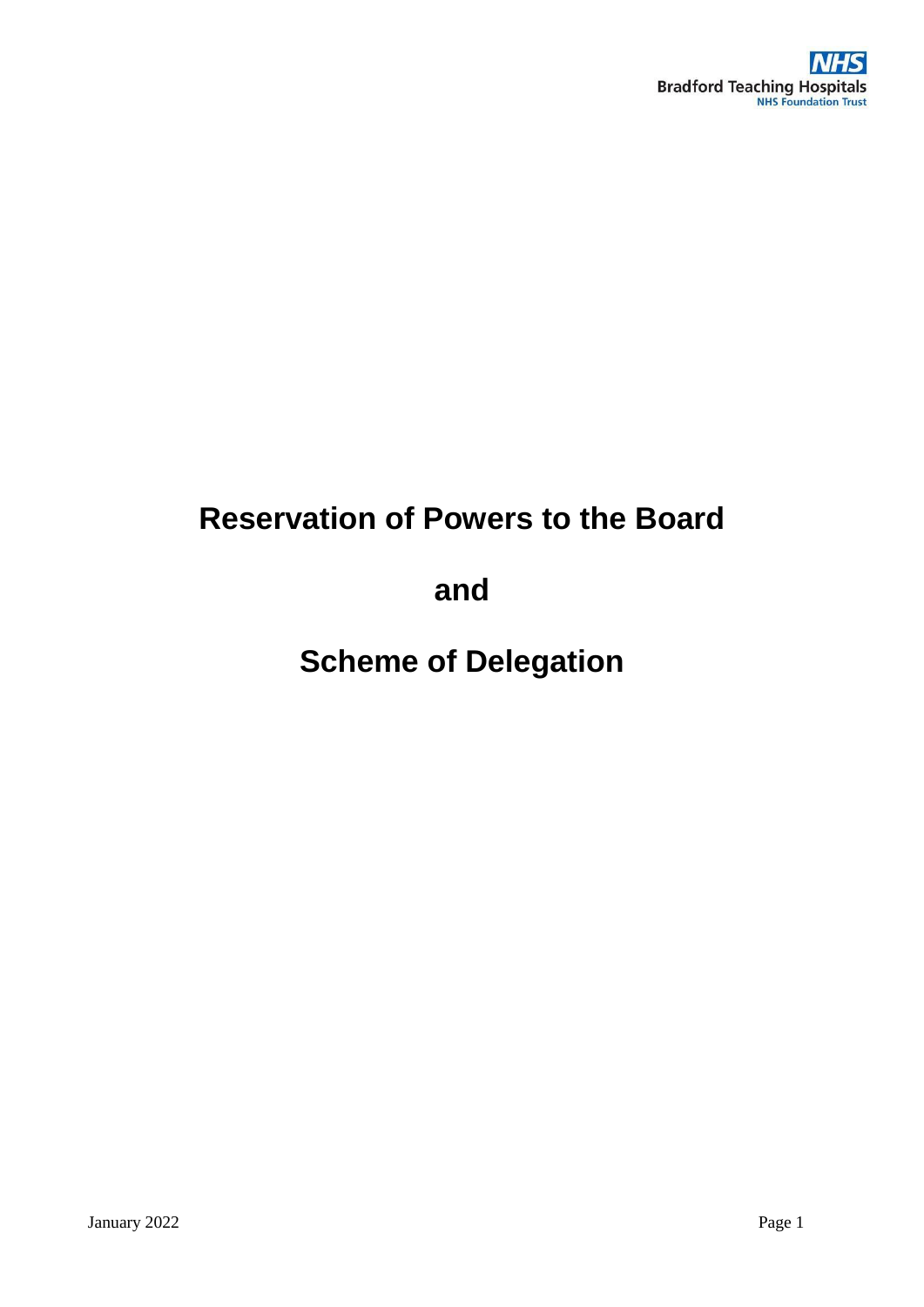# **Document control**

| <b>Policy reference</b>    | CG04 2020                                                 |  |
|----------------------------|-----------------------------------------------------------|--|
| Category                   | Corporate Governance                                      |  |
| <b>Strategic objective</b> | To deliver our financial plan and key performance targets |  |
|                            |                                                           |  |
| <b>Author:</b>             | Michael Quinlan, Deputy Director of Finance               |  |
| <b>Version:</b>            | January 2022                                              |  |
| __                         |                                                           |  |

| <b>Status</b>              | Final/Consulted                      |  |
|----------------------------|--------------------------------------|--|
| Supersedes:                | February 2020                        |  |
| <b>Executive Lead:</b>     | Director of Strategy and Integration |  |
| <b>Approval Committee:</b> | <b>Audit Committee</b>               |  |
| <b>Ratified by:</b>        | <b>Board of Directors</b>            |  |
| Date ratified:             |                                      |  |
| Date issued:               |                                      |  |
| <b>Review date:</b>        | <b>April 2023</b>                    |  |
|                            |                                      |  |

| <b>Target audience</b>             | All Managers                                                                                                                                                                                                                                                                     |
|------------------------------------|----------------------------------------------------------------------------------------------------------------------------------------------------------------------------------------------------------------------------------------------------------------------------------|
| <b>Summary</b>                     | The Code of Accountability for NHS Boards and<br>Monitor's Code of Governance requires that there should<br>be a formal schedule of matters specifically reserved to the<br>Board. The purpose of this document is to define those<br>powers specifically reserved to the Board. |
| <b>Changes since last revision</b> | Updates to the delegated sign off limits for prepayments.<br>Revised approval limits for tender acceptance and<br>contracting.                                                                                                                                                   |
| <b>Monitoring arrangements</b>     | Internal audit process and reports to the Audit Committee.                                                                                                                                                                                                                       |
| <b>Training requirements</b>       | Not applicable                                                                                                                                                                                                                                                                   |
| <b>Equality Impact Assessment</b>  | Not applicable                                                                                                                                                                                                                                                                   |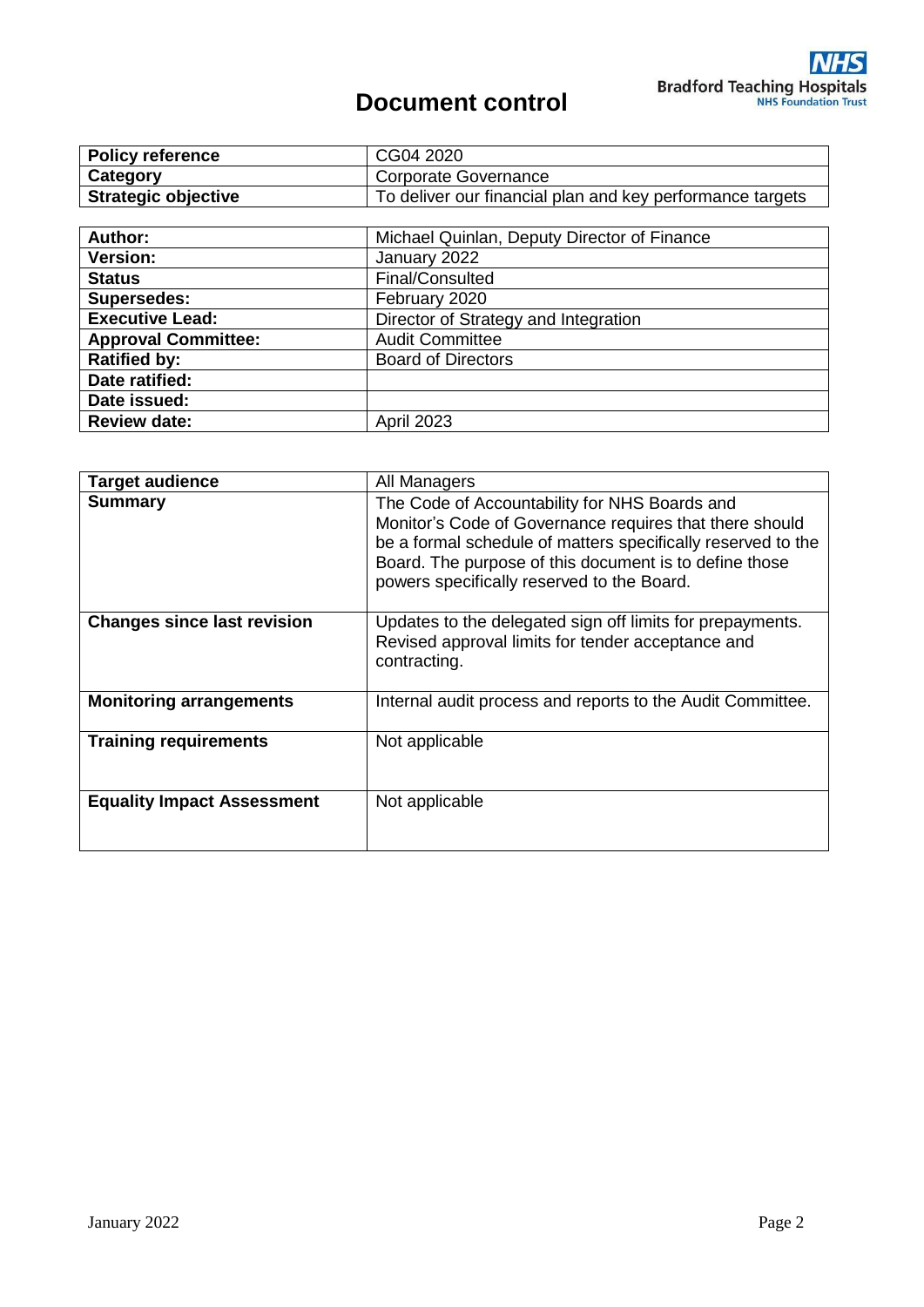# **CONTENTS**

| 1.1                                                                         |                                                                                             |  |  |  |
|-----------------------------------------------------------------------------|---------------------------------------------------------------------------------------------|--|--|--|
| 1.2                                                                         |                                                                                             |  |  |  |
| 1.3                                                                         |                                                                                             |  |  |  |
| 1.4                                                                         |                                                                                             |  |  |  |
| 1.5                                                                         |                                                                                             |  |  |  |
| 1.6                                                                         |                                                                                             |  |  |  |
| 1.7                                                                         |                                                                                             |  |  |  |
|                                                                             |                                                                                             |  |  |  |
|                                                                             |                                                                                             |  |  |  |
|                                                                             |                                                                                             |  |  |  |
|                                                                             |                                                                                             |  |  |  |
|                                                                             |                                                                                             |  |  |  |
|                                                                             | 5. Arrangements for the management of land, buildings and other assets 10                   |  |  |  |
|                                                                             |                                                                                             |  |  |  |
|                                                                             | 7. Recording, monitoring, approval of payments under the losses and special payments  11 8. |  |  |  |
|                                                                             |                                                                                             |  |  |  |
|                                                                             |                                                                                             |  |  |  |
|                                                                             |                                                                                             |  |  |  |
|                                                                             |                                                                                             |  |  |  |
|                                                                             |                                                                                             |  |  |  |
| 13. Issuing, receiving and opening tenders and post tender negotiations  15 |                                                                                             |  |  |  |
|                                                                             |                                                                                             |  |  |  |
|                                                                             |                                                                                             |  |  |  |
|                                                                             |                                                                                             |  |  |  |
|                                                                             |                                                                                             |  |  |  |
|                                                                             | 18. Signing of documents and contracting receipt of provision of goods and services  18     |  |  |  |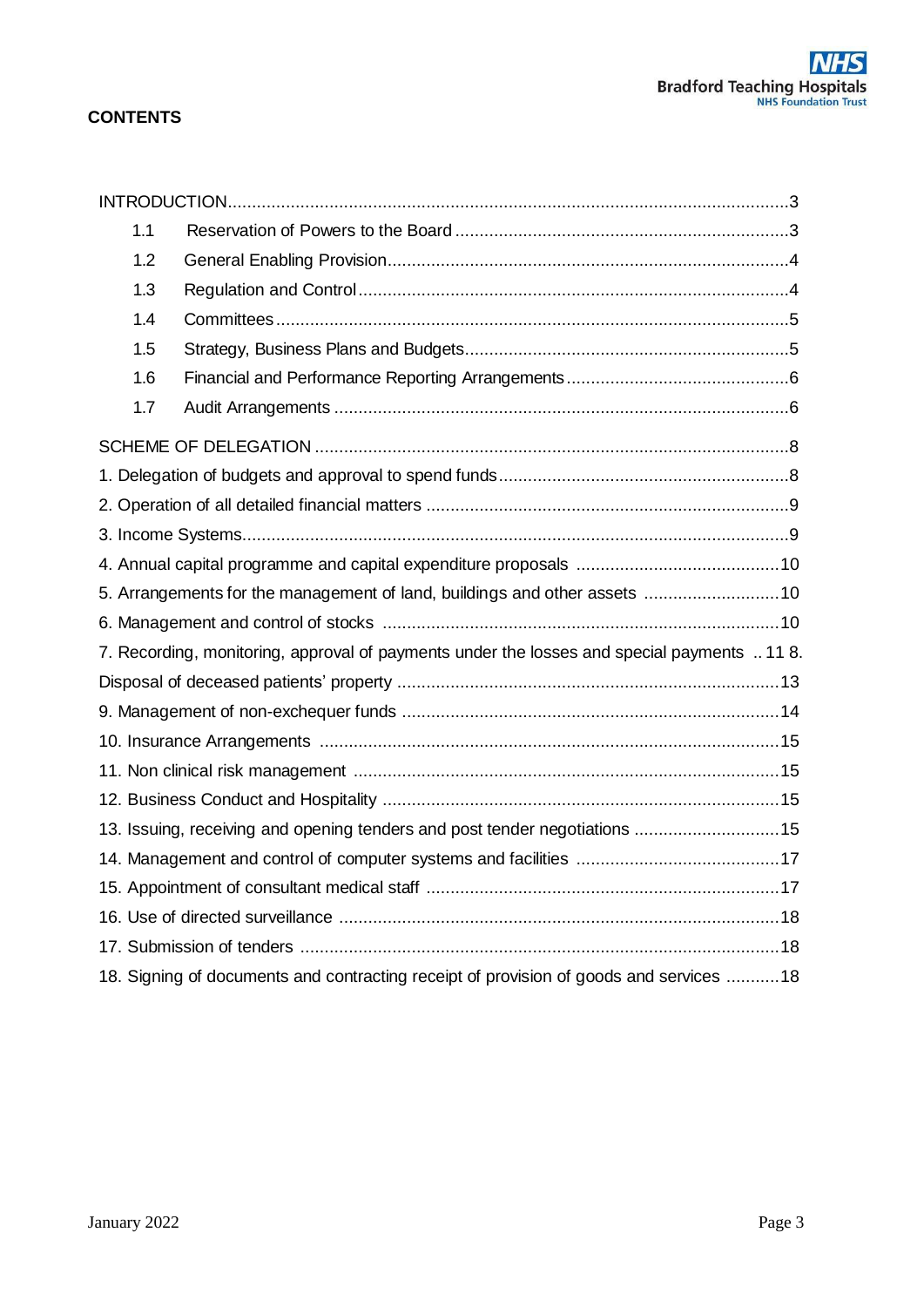## **1. Introduction**

The Code of Accountability for NHS Boards and NHSEI's Foundation Trust Code of Governance requires that there should be a formal schedule of matters specifically reserved to the Board. The purpose of this document is to define those powers specifically reserved to the Board. However, the Board remains accountable for all of its functions, including those delegated to the Chairman, Chief Executive and Board members, and will therefore receive information about the exercise of delegated functions to enable it to maintain a monitoring role.

All powers of the Foundation Trust which have not been retained as reserved by the Board or delegated to a committee shall be exercised on behalf of the Board by the Chief Executive. The Scheme of Delegation identifies any functions which the Chief Executive shall perform personally and those which are delegated to other Board members and officers. All powers delegated by the Chief Executive can be re-assured by him/her should the need arise.

In the absence of the Chief Executive the powers delegated to him/her may be exercised by the Chairman after having consulted at least two non-Executive Directors.

#### **GOVERNORS' LEGAL RESPONSIBILITIES**

The Foundation Trust has a body of elected individuals that make up the Council of Governors. Governors have a number of legal rights and responsibilities. These include:

- <span id="page-3-0"></span>the appointment or dismissal of the Chairman and non-Executive Directors  $\mathcal{L}$
- the approval of the appointment of the Chief Executive
- at a general meeting the Council of Governors will:
	- receive the annual accounts, annual report, quality report and annual audit letter from the external auditors
	- approve the remuneration and allowances and other terms and conditions of the office of the Chairman and non-Executive Directors
	- appoint or replace the Foundation Trust's auditor at a general meeting
- providing the views of the Council of Governors to the Board for the purposes of the preparation by the Board of the document containing information as to the Foundation Trust's forward planning in respect of each Financial Year to be given to NHSEI
- receiving and considering the views of the Members on matters of significance to the future plans of the Foundation Trust
- approval of any amendments to the Constitution
- hold the non-Executive Directors individually and collectively to account for the performance of the Board of Directors
- represent the interests of the NHS Foundation Trust members and the public served by the Foundation Trust
- approving significant transactions that fall within the definition
- appointment and removal of the External Auditors
- approval of the increase in non-NHS income where it is 5% or more in any one year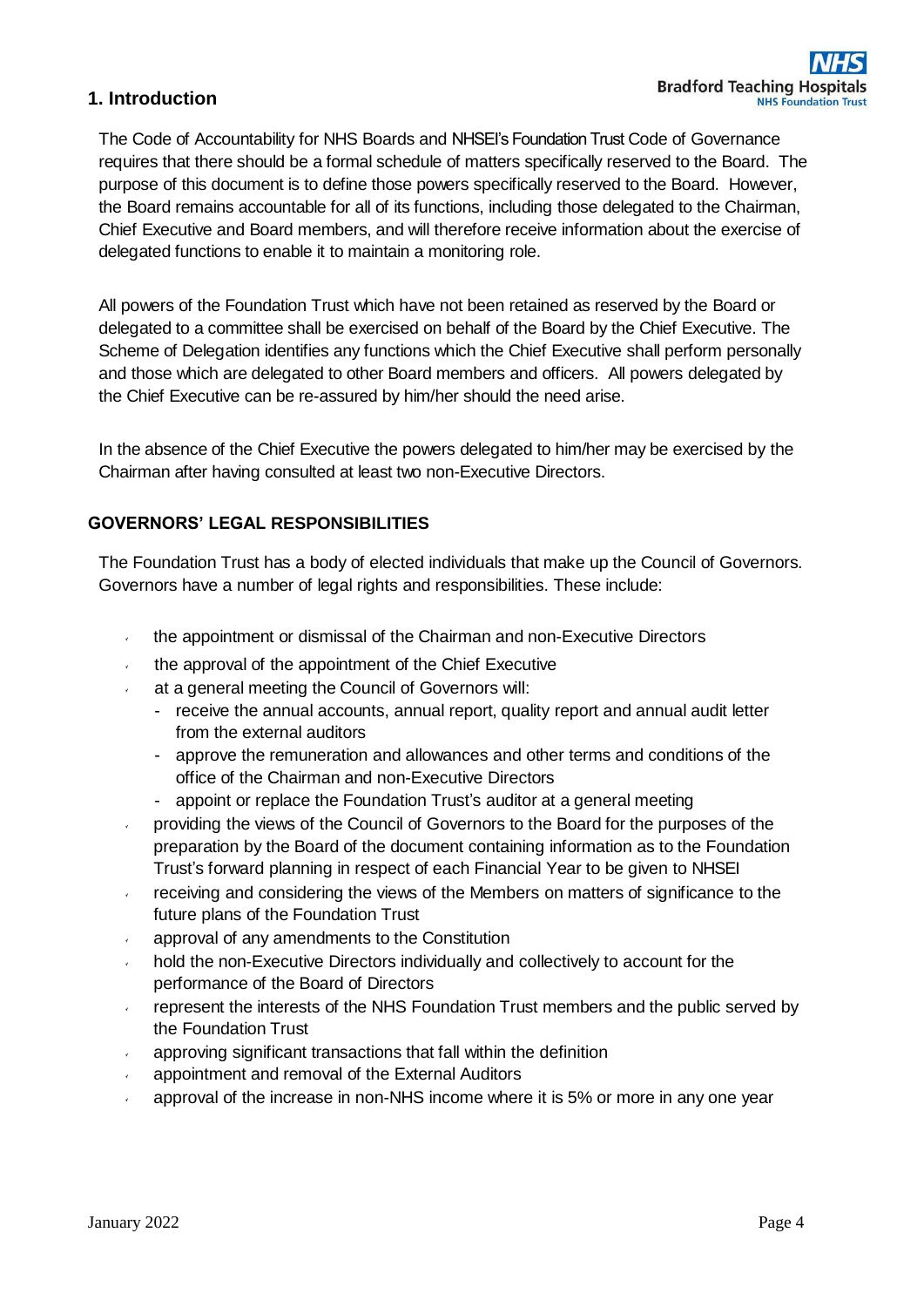A 'Council of Governors Engagement Policy' is in place for those circumstances where the council has concerns about the performance of the Board of Directors, compliance with the provider licence, or other matters related to the general wellbeing of the NHS Foundation Trust.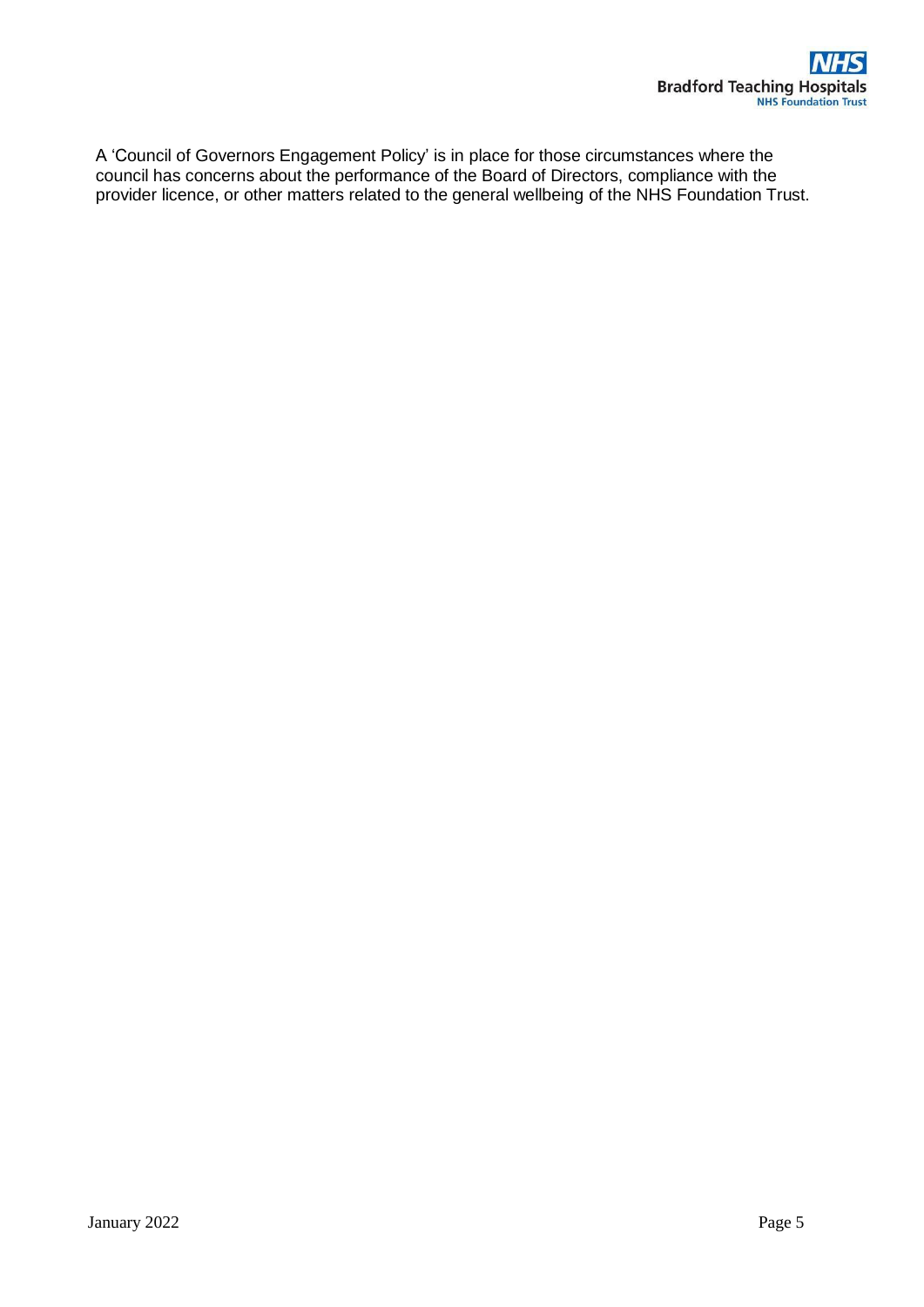

# **1.0 Reservation of Powers to the Board**

#### <span id="page-5-0"></span>**1.1 GeneralEnablingProvision**

The Board may determine any matter (for which it has delegated or statutory authority) it wishes in full session within its statutory powers.

Powers are reserved to the Board to:

#### <span id="page-5-1"></span>**1.2 RegulationandControl**

- 1.2.1 Approval, suspension, variation or amendment of Standing Orders, Reservation of Powers and Scheme of Delegation and Standing Financial Instructions for the regulation of its proceedings and business.
- 1.2.2 Approve a Scheme of Delegation of powers from the Board to Committees or Officers.
- 1.2.3 Require and receive the declarations of Board members' interests which may conflict with those of the Foundation Trust and determine the extent to which a Board member may remain involved with the matter under consideration.
- 1.2.4 Require and receive the declarations of interests from Officers which may conflict with those of the Foundation Trust.
- 1.2.5 Appoint, appraise, discipline and dismiss executive directors (subject to SO 2.6 and section 7 of the Constitution). Discipline Board members who are in breach of statutory requirements or SOs.
- 1.2.6 Approve arrangements for dealing with complaints.
- 1.2.7 Adopt the organisational structures, processes and procedures to facilitate the discharge of business by the Foundation Trust and agree modifications thereto.
- 1.2.8 Ratify any urgent decisions taken by the Chairman (and Chief Executive) in accordance with SO 4.2.
- 1.2.9 Approve arrangements relating to the discharge of the Foundation Trust's responsibilities as a corporate trustee for funds held on trust.
- 1.2.10 Approve the Foundation Trust's Major Incident Plan.
- 1.2.11 Approve arrangements relating to the discharge of the Foundation Trust's responsibilities as a bailer for patients' property.
- 1.2.12 Approve proposals for action on litigation against or on behalf of the Foundation Trust.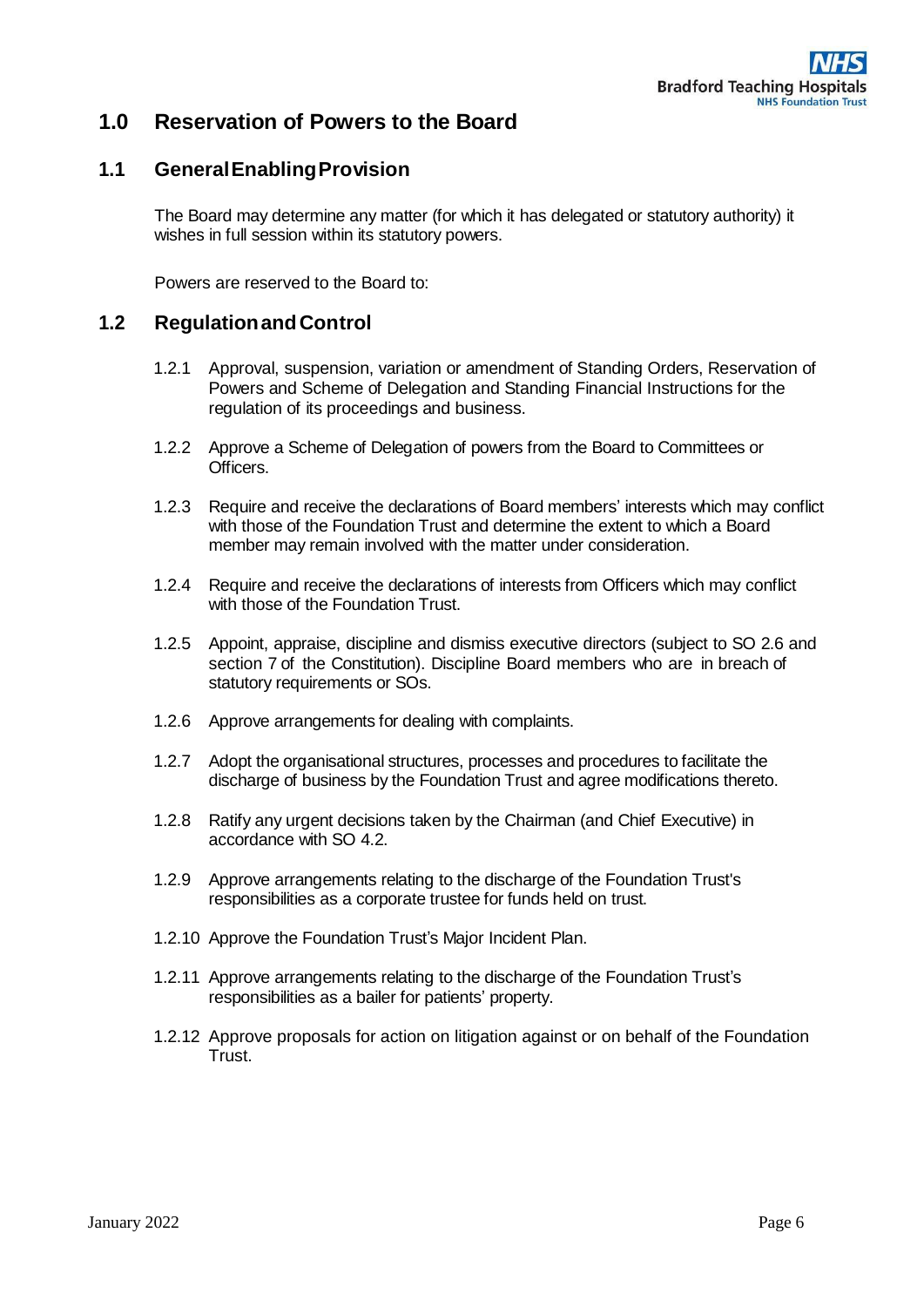## <span id="page-6-0"></span>**1.3 Appointments**

- 1.3.1 Appoint and dismiss Board Committees.
- 1.3.2 Establish terms of reference and reporting arrangements for Board Committees.
- 1.3.3 Appoint members of all Board Committees.
- 1.3.4 Receive reports from all Board Committees and take appropriate action on these.
- 1.3.5 Confirm the recommendations of Board Committees where the committees do not have executive powers.
- 1.3.6 Appointment of the Vice Chairman.
- 1.3.7 Appointment of any representative body outside the organisation.

#### <span id="page-6-1"></span>**1.4 Strategy,Business PlansandBudgets**

- 1.4.1 Define the strategic aims and objectives of the Foundation Trust.
- 1.4.2 Approve annually revenue and capital budgets.
- 1.4.3 Approve and monitor the Foundation Trust's policies and procedures for the management of risk.
- 1.4.4 Ratify proposals for the acquisition, disposal or change of use of land and/or buildings (subject to meeting the requirements set by Monitor in the Foundation Trust's Provider Licence).
- 1.4.5 Approve proposals for ensuring quality and developing clinical governance in services provided by the Foundation Trust.
- 1.4.6 Approve proposals for ensuring equality and diversity in both employment and the delivery of services.
- 1.4.7 Approve the Foundation Trust's investment policy and authorise institutions with which temporary cash surpluses may be held.
- 1.4.8 Approve the Foundation Trust's borrowing policy, which will include other long- term financing arrangements such as leases.
- 1.4.9 Authorise any necessary variations to total budget spends of capital schemes of more than 20% or £500,000, whichever is greater. Authorise any increase in the total capital programme.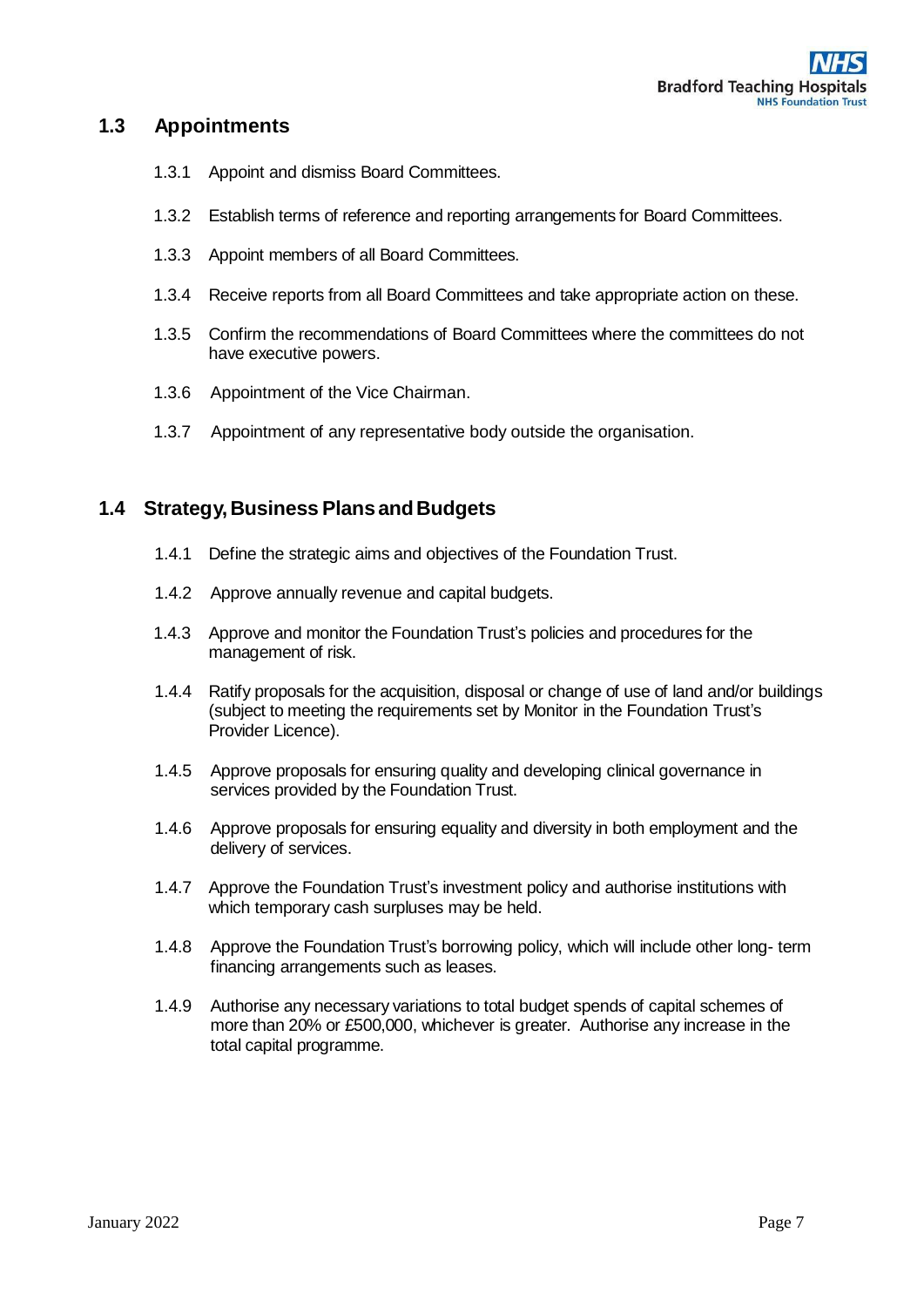## <span id="page-7-0"></span>**1.5 FinancialandPerformanceReportingArrangements**

1.5.1 Continuously appraise the affairs of the Foundation Trust by means of the receipt of reports as it sees fit from Board members, committees, and officers of the Foundation Trust as set out in management policy statements.

All monitoring returns required by NHSEI and the Charity Commission shall be reported, at least in summary, to the Foundation Trust.

- 1.5.2 Approve the opening and closing of all bank and investment accounts.
- 1.5.3 Consider and approve the Foundation Trust's Annual Report, including the annual accounts, prior to submission to the Council of Governors.
- 1.5.4 Receive and approve the annual report(s) for funds held on trust.
- 1.5.5 Receive reports from the Director of Finance on financial performance against budget and annual business plan.

#### <span id="page-7-1"></span>**1.6 AuditArrangements**

- 1.6.1 Receive reports of Audit Committee meetings and take appropriate action.
- 1.6.2 Receive the annual management letter from the external auditor and agree action on the recommendation where appropriate of the Audit Committee.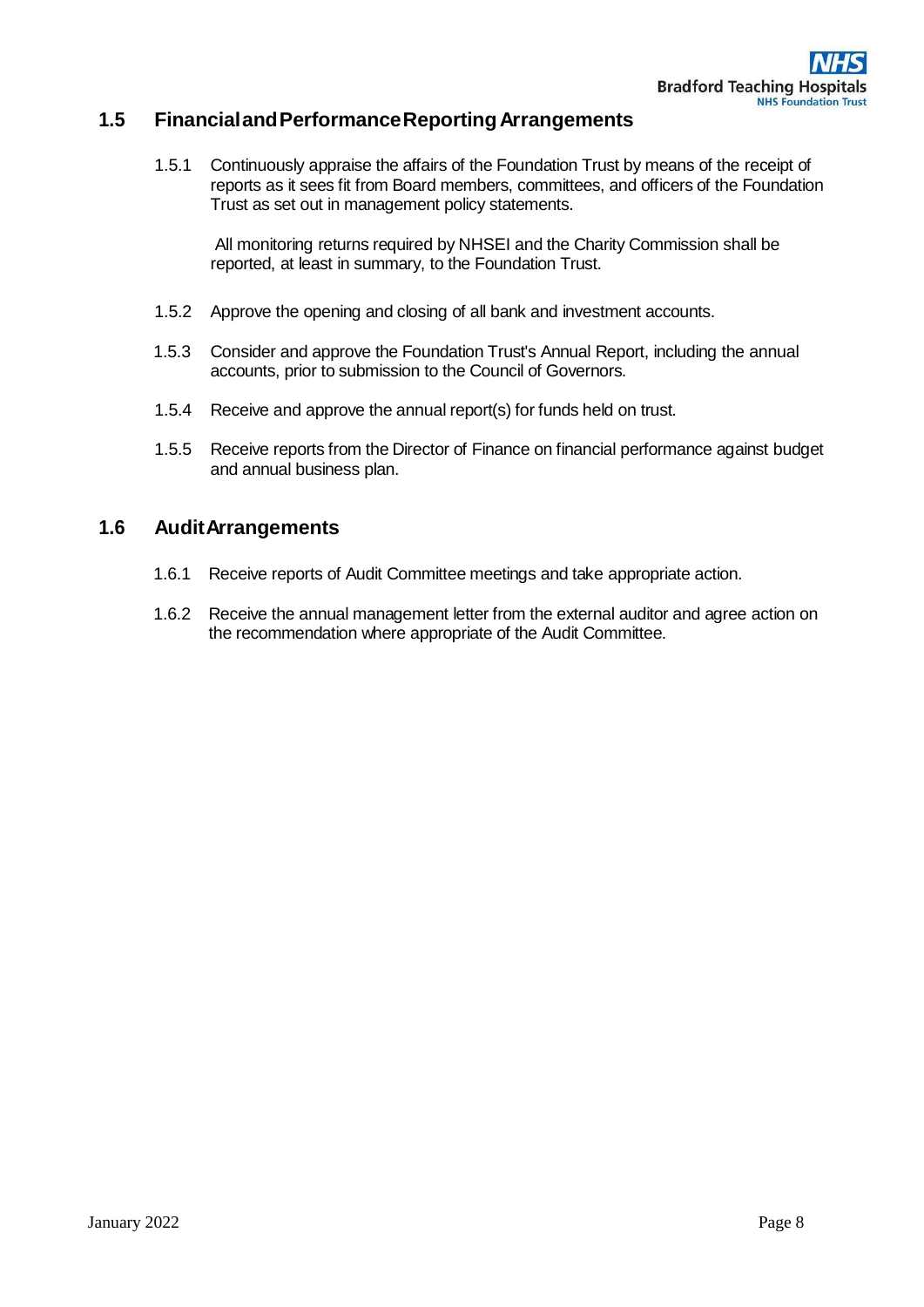**ReservationofPowers tothe Board and**

# **SchemeofDelegation**

The following delegation table below provides a framework for decision making responsibilities within the Foundation Trust. Directors are responsible for ensuring that all staff operates within the Scheme of Delegation and in accordance with Standing Orders and Standing Financial Instructions. The Scheme of Delegation identifies the lowest level to which a particular responsibility may be delegated. There is no requirement for Directors to delegate to this level.

The levels of management/delegation referred to in this scheme are as follows:

- Chief Executive (In the absence of the Chief Executive, urgent matters may be dealt with by the Deputy Chief Executive).
- Director of Finance (In the absence of the Director of Finance, urgent matters may be dealt with by the Deputy/Assistant Director of Finance)
- **Cother Executive Directors**
- the Foundation Trust Secretary
- Relevant General Managers

It is for Executive Directors to identify within their directorate those officers whom they wish to authorise (Authorised Signatories) to exercise delegated authority within this Scheme of Delegation. The Finance Department maintain a register of authorised signatories and will require sample signatures to support the register. Forms for this purpose of registering authorised signatories are available from the Financial Management section staff within the Finance Directorate.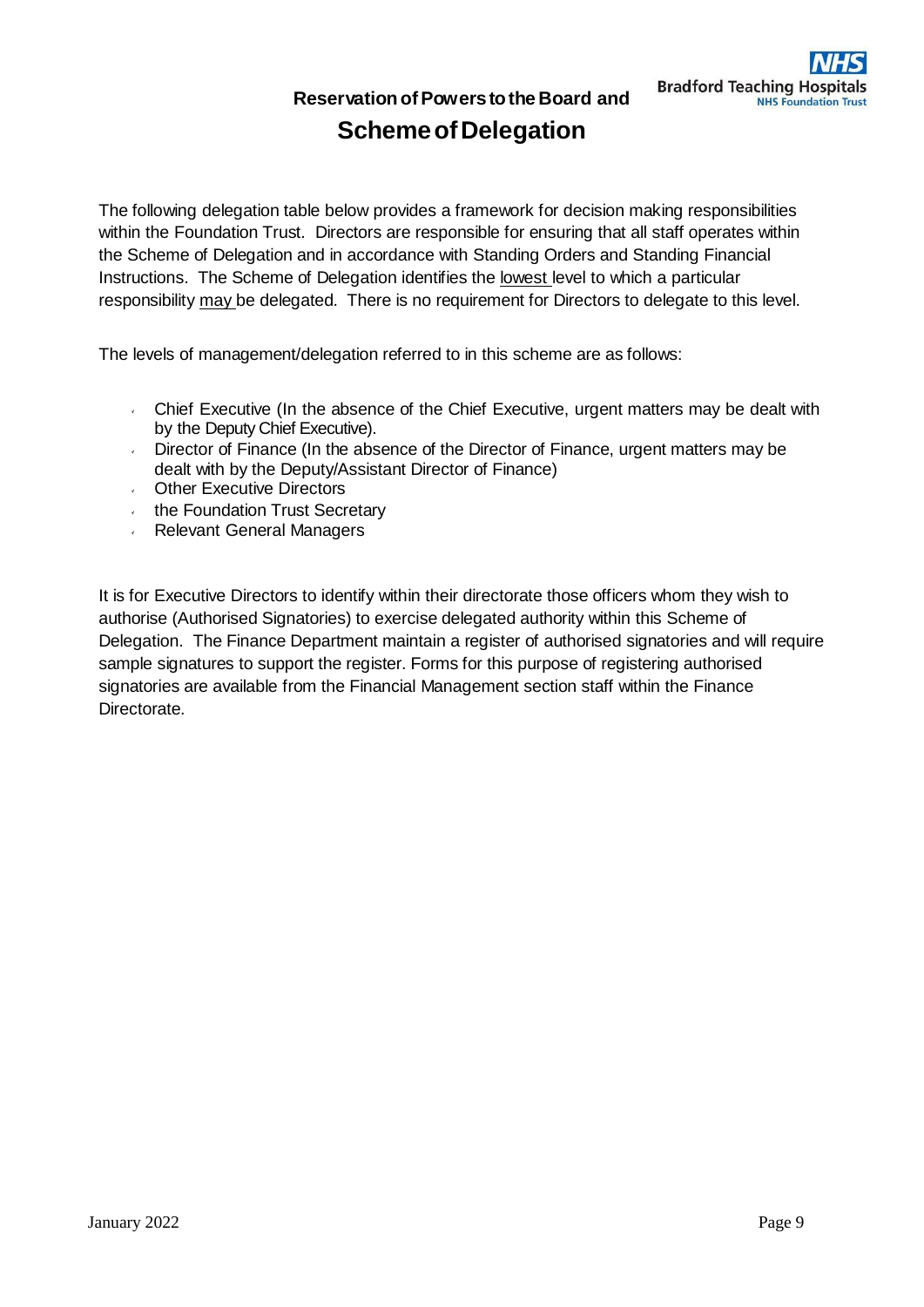|                                           | <b>SCHEME OF DELEGATION</b>                                                                                                            |                                                                                                                                          |
|-------------------------------------------|----------------------------------------------------------------------------------------------------------------------------------------|------------------------------------------------------------------------------------------------------------------------------------------|
| <b>Reference</b><br>(where<br>applicable) | <b>Delegated Responsibility</b>                                                                                                        | <b>Delegated Officer</b>                                                                                                                 |
|                                           | 1. Delegation of budgets and approval to spend funds                                                                                   |                                                                                                                                          |
| SFI 3.1.1                                 | <b>Annual Business Plan</b>                                                                                                            | The Board                                                                                                                                |
| <b>SFI 3.3</b>                            | <b>Budgetary Control</b>                                                                                                               | Director of Finance                                                                                                                      |
| <b>SFI 8.3</b>                            | Approval of new staff appointments and re-grading                                                                                      | <b>Director of Human Resources</b>                                                                                                       |
| <b>SFI 8.4</b>                            | Approval of pay expenditure (staff timesheets)                                                                                         | General Manager, Executive Director, Director of Estates and<br>Facilities, Director of Pharmacy, Director of Research                   |
|                                           | Authorisation of requisitions/invoices for non-pay expenditure:                                                                        |                                                                                                                                          |
|                                           | Up to £50,000                                                                                                                          | <b>CBU General Managers</b>                                                                                                              |
|                                           | Over £50,000 up to £100,000                                                                                                            | Care Group Director of Operations, Executive Director, Director of<br>Estates and Facilities, Director of Pharmacy, Director of Research |
|                                           | Over £100,000 up to £250,000                                                                                                           | Director of Finance                                                                                                                      |
|                                           | Over £250,000 up to £500,000                                                                                                           | Director of Finance and Chief Executive                                                                                                  |
|                                           | Over £500,000                                                                                                                          | The Board (authorisation of requisition),<br>Chief Executive or Director of Finance (authorisation of invoice)                           |
|                                           | NB. The relevant Executive Director and the Director of Finance will<br>determine and agree appropriate values for further delegation. |                                                                                                                                          |
|                                           | Non-pay expenditure for which no specific budget has been set within<br>delegated budget plans.                                        | Chief Executive or<br><b>Director of Finance</b>                                                                                         |
|                                           | Approval of routine expenses claims                                                                                                    | Line Manager.                                                                                                                            |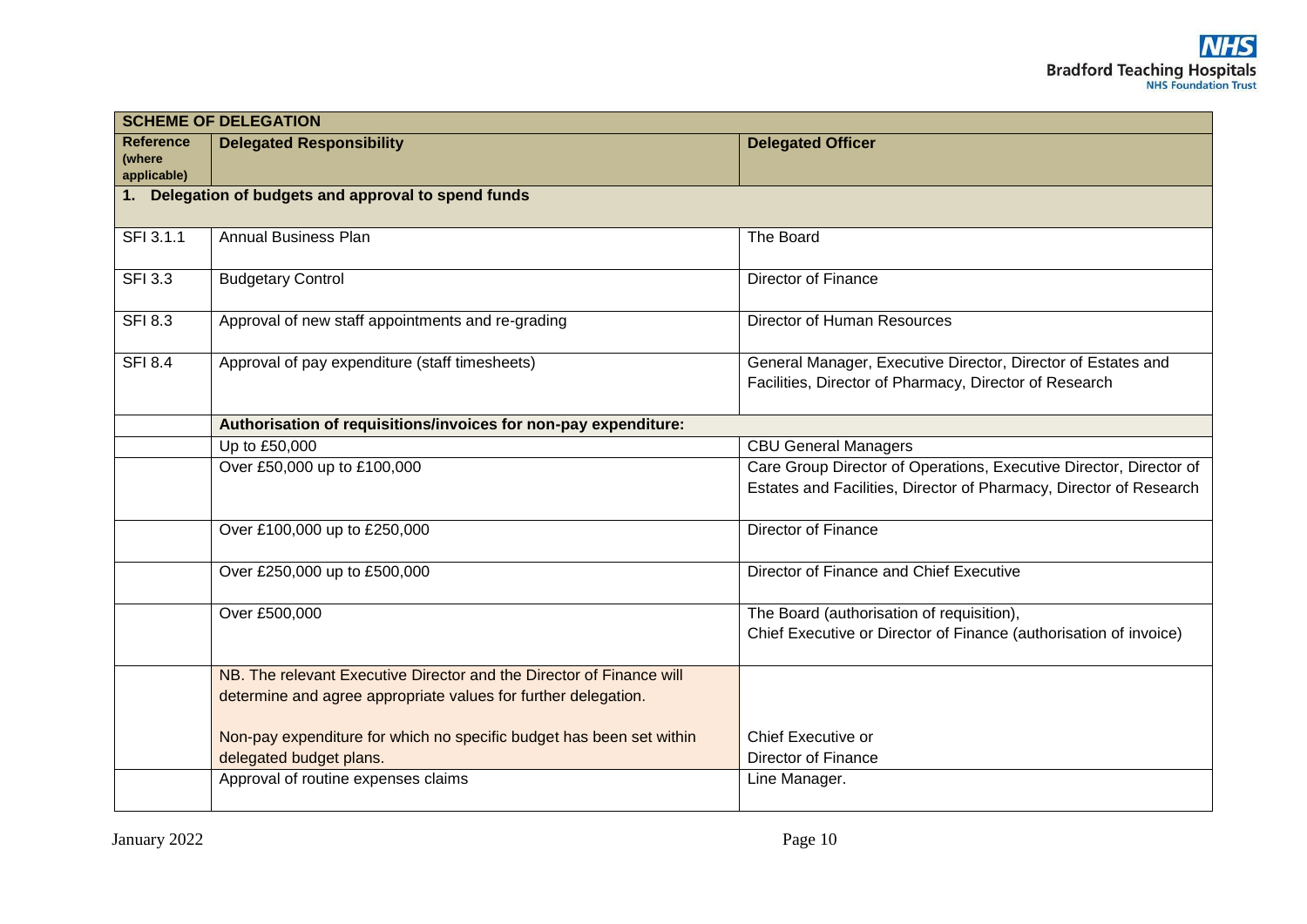| <b>SCHEME OF DELEGATION</b>            |                                                                                     |                                                              |
|----------------------------------------|-------------------------------------------------------------------------------------|--------------------------------------------------------------|
| <b>Reference (where</b><br>applicable) | <b>Delegated Responsibility</b>                                                     | <b>Delegated Officer</b>                                     |
| SFI 9.2.4                              | <b>Pre-payments</b>                                                                 |                                                              |
|                                        | Up to £10,000                                                                       | Finance Manager                                              |
|                                        | Over £10,000 up to £100,000                                                         | <b>Assistant Director of Finance</b>                         |
|                                        | Over £100,000 up to £250,000                                                        | Assistant Director of Finance and Deputy Director of Finance |
|                                        | Over £250,000                                                                       | Deputy Director of Finance and Director of Finance           |
|                                        | 2. Operation of all detailed financial matters                                      |                                                              |
| SFI <sub>5</sub>                       | Approve the opening, closing and management of all bank and<br>investment accounts. | Director of Finance                                          |
| <b>SFI 8.4</b>                         | Payroll                                                                             | Director of Finance                                          |
| SFI 9.2.2 & 9.2.3                      | Purchase ledger/creditor payments.                                                  | Director of Finance                                          |
| SFI 9.2.6 (k) & (l)                    | Petty cash and purchase card.                                                       | Director of Finance                                          |
|                                        | Debtors.                                                                            | Director of Finance                                          |
|                                        | Treasury management.                                                                | Director of Finance                                          |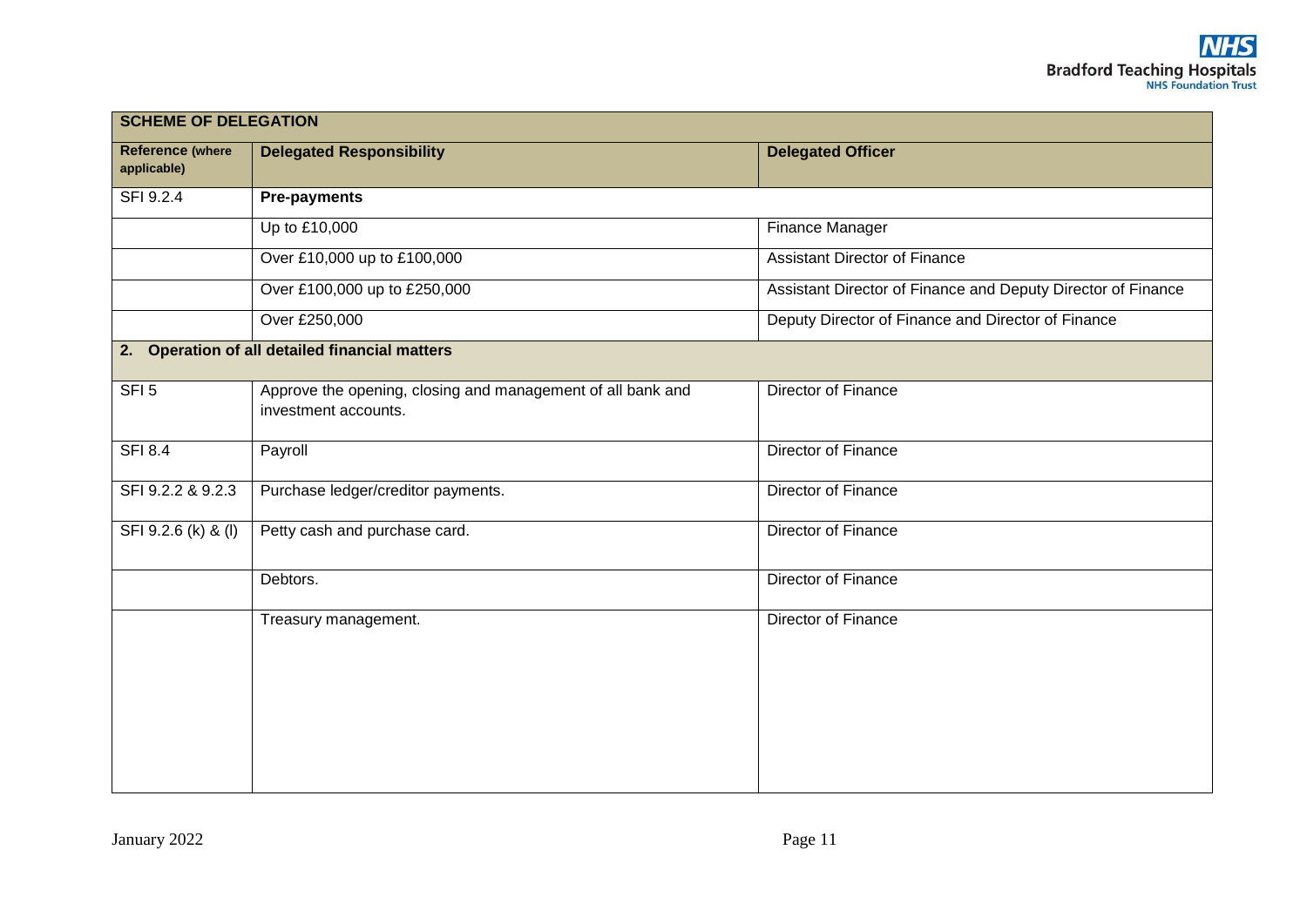|                                                                                                                          | <b>SCHEME OF DELEGATION</b>                                                                                                                                                                                                                                  |                                     |  |
|--------------------------------------------------------------------------------------------------------------------------|--------------------------------------------------------------------------------------------------------------------------------------------------------------------------------------------------------------------------------------------------------------|-------------------------------------|--|
| <b>Reference</b><br>(where<br>applicable)                                                                                | <b>Delegated Responsibility</b>                                                                                                                                                                                                                              | <b>Delegated Officer</b>            |  |
| 3. Income Systems                                                                                                        |                                                                                                                                                                                                                                                              |                                     |  |
| SFI <sub>6</sub>                                                                                                         | System design, prompt banking, review and approval of fees and charges,<br>debt recovery arrangements, design and control of receipts, for provision<br>of adequate facilities and systems for employees whose duties include<br>collecting or holding cash. | Director of Finance                 |  |
| 4. Annual capital programme and capital expenditure proposals                                                            |                                                                                                                                                                                                                                                              |                                     |  |
| SFI 11.1 -<br>11.1.9                                                                                                     | Total budget spend of each capital scheme may be varied by £500,000,<br>subject to capital programme remaining within budget.                                                                                                                                | Director of Finance                 |  |
|                                                                                                                          | Total budget spend of each capital scheme may be varied by £1,000,000,<br>subject to capital programme remaining within budget.                                                                                                                              | <b>Chief Executive</b>              |  |
|                                                                                                                          | A business case is required for capital expenditure proposals of value<br>over £500,000 (excluding VAT) where this is related to the replacement of<br>existing assets.                                                                                      |                                     |  |
|                                                                                                                          | For the new items the Foundation Trust' Service Development Guidelines<br>must be followed.                                                                                                                                                                  | <b>Relevant General Manager</b>     |  |
| Arrangements for the management of land, buildings and other assets belonging to or leased by the Foundation Trust<br>5. |                                                                                                                                                                                                                                                              |                                     |  |
| SFI 11.3-5                                                                                                               | Physical management and maintenance of assets.                                                                                                                                                                                                               |                                     |  |
|                                                                                                                          | Land and buildings.                                                                                                                                                                                                                                          | Director of Estates and Facilities. |  |
|                                                                                                                          | Equipment.                                                                                                                                                                                                                                                   | Relevant General Manager.           |  |
|                                                                                                                          | Asset register and capital charges.                                                                                                                                                                                                                          | Director of Finance.                |  |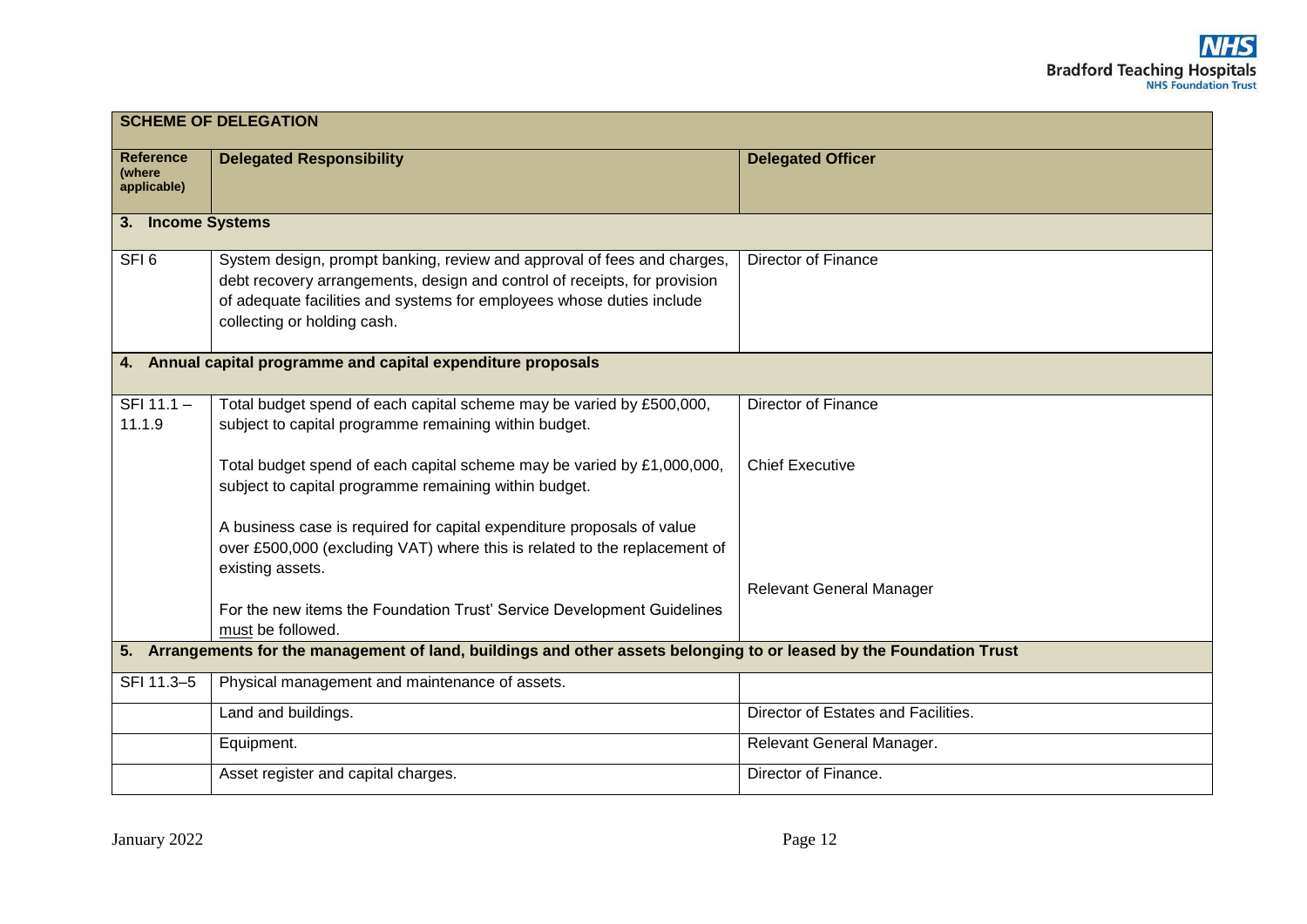|                                                                                                     | <b>SCHEME OF DELEGATION</b>                                                                                                                       |                                         |  |
|-----------------------------------------------------------------------------------------------------|---------------------------------------------------------------------------------------------------------------------------------------------------|-----------------------------------------|--|
| <b>Reference</b><br>(where<br>applicable)                                                           | <b>Delegated Responsibility</b>                                                                                                                   | <b>Delegated Officer</b>                |  |
|                                                                                                     | 6. Management and control of stocks                                                                                                               |                                         |  |
| <b>SFI 12</b>                                                                                       | Theatres.                                                                                                                                         | <b>General Manager</b>                  |  |
|                                                                                                     | Pharmacy                                                                                                                                          | <b>Director of Pharmacy</b>             |  |
|                                                                                                     | <b>Estates</b>                                                                                                                                    | <b>Director of Estates</b>              |  |
|                                                                                                     | Other stocks.                                                                                                                                     | Relevant General Manager.               |  |
| 7. Recording, monitoring and approval of payments under the losses and special payments regulations |                                                                                                                                                   |                                         |  |
| <b>SFI 13.2</b>                                                                                     | Monitoring and approval of losses and special payments.                                                                                           | Chief Executive and Director of Finance |  |
|                                                                                                     | Accounting for losses and special payments.                                                                                                       | Director of Finance.                    |  |
|                                                                                                     | General Administration.                                                                                                                           | Relevant General Manager.               |  |
|                                                                                                     | <b>Write-offs</b>                                                                                                                                 |                                         |  |
|                                                                                                     | NB. Written reports on write-offs are provided to the Audit Committee.                                                                            |                                         |  |
|                                                                                                     | Drugs.                                                                                                                                            |                                         |  |
|                                                                                                     | Up to £5,000                                                                                                                                      | Director of Pharmacy                    |  |
|                                                                                                     | Over £5,000                                                                                                                                       | Director of Finance                     |  |
|                                                                                                     | Other items.                                                                                                                                      |                                         |  |
|                                                                                                     | Up to £10,000                                                                                                                                     | <b>Divisional Clinical Director</b>     |  |
|                                                                                                     | Over £10,000                                                                                                                                      | Director of Finance                     |  |
|                                                                                                     | <b>Cash losses and bad debts:</b>                                                                                                                 |                                         |  |
|                                                                                                     | NB. A bad debt write-off for these purposes is the writing off of any income due to the Foundation Trust, whether or not invoices – it does not   |                                         |  |
|                                                                                                     | include adjustments relating to invoices raised in error. These write-offs once agreed will impact on individual budgets - there is no central    |                                         |  |
|                                                                                                     | provision. If the budget holder does not agree to a write-off being charged to their budget, this should be escalated to the Director of Finance. |                                         |  |
|                                                                                                     | NB. Written reports on write-offs are provided to the Audit Committee.                                                                            |                                         |  |
|                                                                                                     | Up to £5,000                                                                                                                                      | Deputy Director of Finance              |  |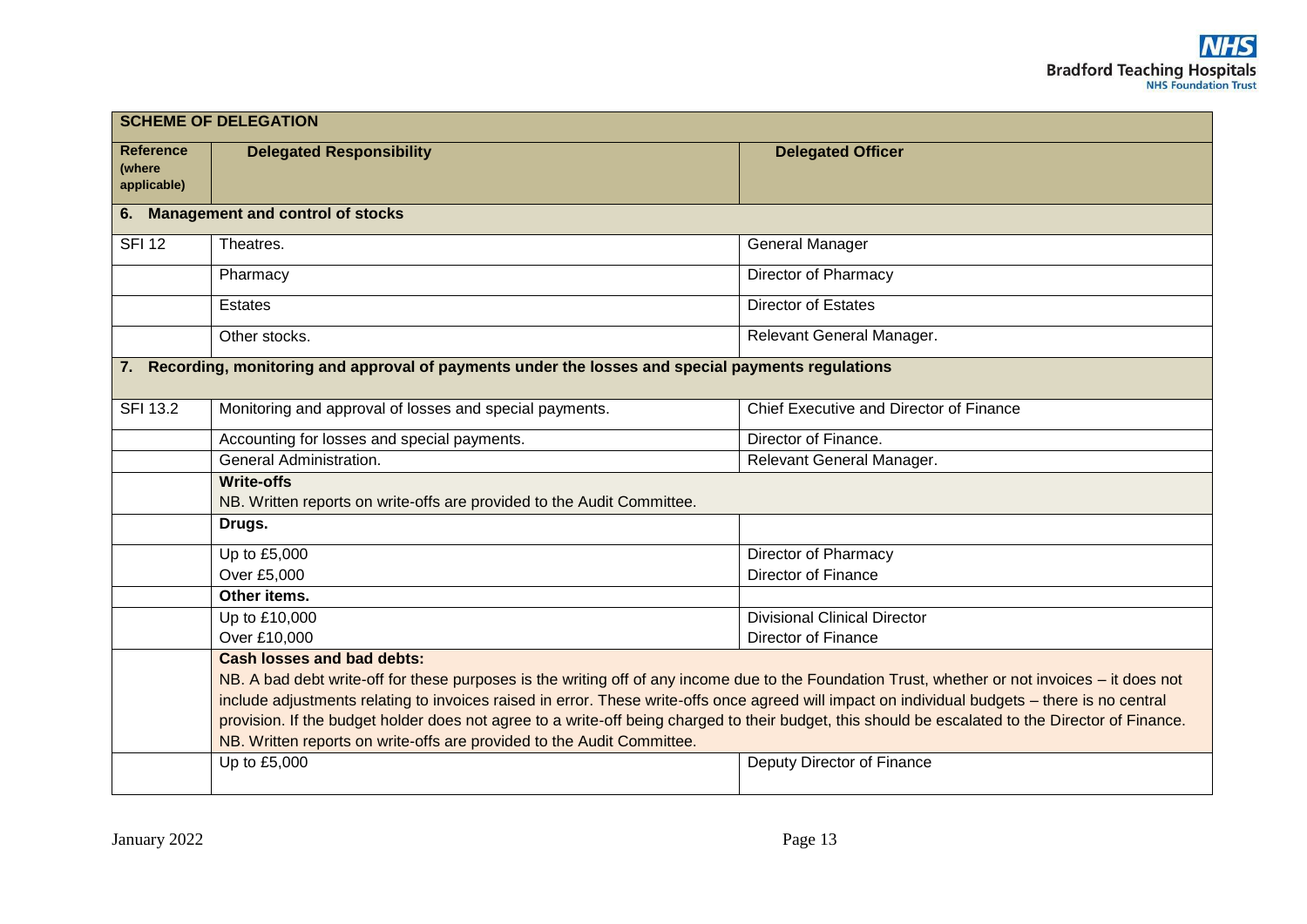| <b>SCHEME OF DELEGATION</b>               |                                                                                                                                                                                                                                                                                                                 |                                                                                                |
|-------------------------------------------|-----------------------------------------------------------------------------------------------------------------------------------------------------------------------------------------------------------------------------------------------------------------------------------------------------------------|------------------------------------------------------------------------------------------------|
| <b>Reference</b><br>(where<br>applicable) | <b>Delegated Responsibility</b>                                                                                                                                                                                                                                                                                 | <b>Delegated Officer</b>                                                                       |
|                                           | Over £5,000 up to £10,000                                                                                                                                                                                                                                                                                       | Director of Finance                                                                            |
|                                           | Over £10,000                                                                                                                                                                                                                                                                                                    | Chief Executive and Director of Finance                                                        |
|                                           | <b>Overpayment of Staff Salaries</b>                                                                                                                                                                                                                                                                            |                                                                                                |
|                                           | There is the expectation that any overpayment of salary to staff or leavers will be fully recovered.                                                                                                                                                                                                            |                                                                                                |
|                                           | Up to £10,000                                                                                                                                                                                                                                                                                                   | <b>Director of Finance</b>                                                                     |
|                                           | Over £10,000                                                                                                                                                                                                                                                                                                    | The Board                                                                                      |
|                                           | <b>Losses of equipment and property:</b><br>NB. These write-offs once agreed will impact on individual budgets - there is no central provision.<br>NB. Written reports on write-offs are provided to the Audit Committee.                                                                                       |                                                                                                |
|                                           | Up to £10,000                                                                                                                                                                                                                                                                                                   | <b>Director of Finance</b>                                                                     |
|                                           | Over £10,000                                                                                                                                                                                                                                                                                                    | The Board                                                                                      |
| <b>SFI 18</b>                             | <b>Claim</b>                                                                                                                                                                                                                                                                                                    |                                                                                                |
|                                           | <b>Clinical negligence/personal injury</b>                                                                                                                                                                                                                                                                      |                                                                                                |
|                                           | All payments over the relevant excess (zero for clinical negligence,<br>£3,000 for employer's liability and £10,000 for public liability) are<br>approved and made directly by the NHS Litigation Authority - however,<br>the NHSLA still requires the agreement of the Foundation Trust for all<br>admissions. | NHS Litigation Authority (NHSLA) and<br>Chief Executive or Divisional Clinical Director        |
|                                           | <b>Claims settled without legal advice:</b>                                                                                                                                                                                                                                                                     |                                                                                                |
|                                           | Total costs, including damages, claimant and defence costs up to<br>£10,000                                                                                                                                                                                                                                     | <b>Claims Manager</b>                                                                          |
|                                           | Over £10,000                                                                                                                                                                                                                                                                                                    | Any two of: Claims Manager, Medical Director, Director of Finance<br>or Deputy Chief Executive |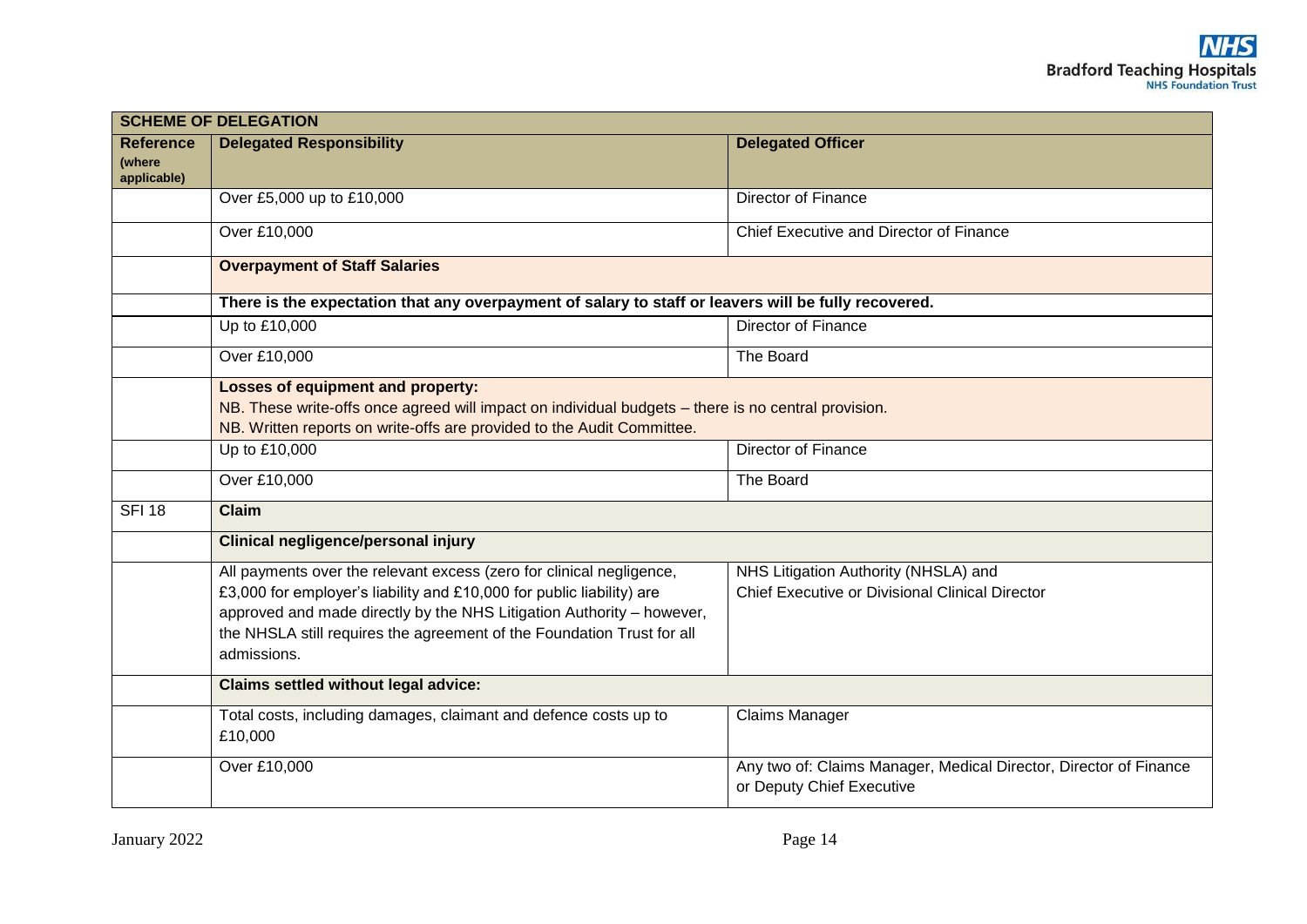| <b>SCHEME OF DELEGATION</b>               |                                                                           |                                                                                                                                                |
|-------------------------------------------|---------------------------------------------------------------------------|------------------------------------------------------------------------------------------------------------------------------------------------|
| <b>Reference</b><br>(where<br>applicable) | <b>Delegated Responsibility</b>                                           | <b>Delegated Officer</b>                                                                                                                       |
|                                           | Over £50,000                                                              | Claims Management Group, Director of Finance and Chief<br>Executive                                                                            |
|                                           | Negotiated settlements with legal advice (i.e. out of court settlements): |                                                                                                                                                |
|                                           | Total costs up to £100,000                                                | Claims Manager and Director of Finance                                                                                                         |
|                                           | Over £100,000                                                             | Claims Management Group and Chief Executive                                                                                                    |
|                                           | Payments made under full legal obligation:                                |                                                                                                                                                |
|                                           | Total cost approved by the NHSLA                                          | Claims Manager and reported to Claims Management Group                                                                                         |
|                                           | Other Claims (not clinical negligence/personal injury):                   |                                                                                                                                                |
|                                           | Compensation claims arising out of legal action                           | Such payments may require NHSEI and HM Treasury approval.<br>Advice should be obtained from Director of Human Resources or<br>Trust Secretary. |
|                                           | Up to £50,000                                                             | Director of Finance                                                                                                                            |
|                                           | Over £50,000                                                              | The Board                                                                                                                                      |
|                                           | Extra-contractual payments to contractors; other compensatory payments:   |                                                                                                                                                |
|                                           | Up to £5,000                                                              | Director of Finance                                                                                                                            |
|                                           | Over £5,000                                                               | The Board                                                                                                                                      |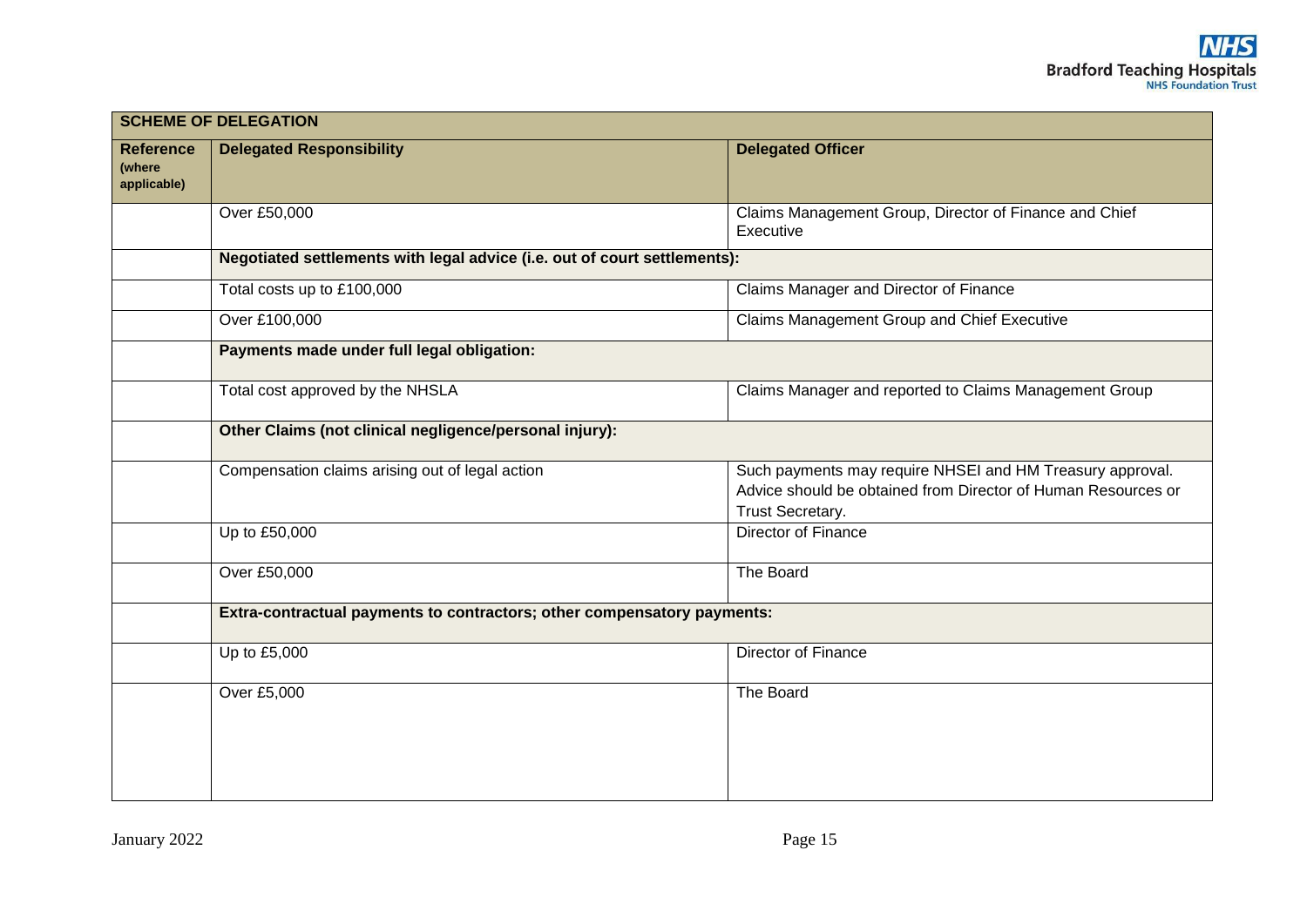|                                           | <b>SCHEME OF DELEGATION</b>                                                                                                |                                                                      |  |
|-------------------------------------------|----------------------------------------------------------------------------------------------------------------------------|----------------------------------------------------------------------|--|
| <b>Reference</b><br>(where<br>applicable) | <b>Delegated Responsibility</b>                                                                                            | <b>Delegated Officer</b>                                             |  |
| <b>SFI 18</b>                             | <b>Complaints</b>                                                                                                          |                                                                      |  |
|                                           | Ex-gratia payments made in respect of complaints                                                                           |                                                                      |  |
|                                           | Up to £1,000                                                                                                               | Relevant General Manager with notification to Claims Manager         |  |
|                                           | Over £1,000 up to £5,000                                                                                                   | Relevant General Manager and Claims Manager                          |  |
|                                           | Over £5,000                                                                                                                | The Board                                                            |  |
|                                           | 8. Disposal of a deceased patients' property:                                                                              |                                                                      |  |
| <b>SFI 15.5</b>                           | Property value up to £5,000:                                                                                               |                                                                      |  |
|                                           | Cash up to £100 and all valuables may be released to relatives who sign<br>form of indemnity.                              | Deputy/Assistant Director of Finance                                 |  |
|                                           | Cash over £100 may be released by cheque together with all valuables<br>to relatives who sign a form of indemnity.         | Deputy/Assistant Director of Finance                                 |  |
|                                           | Property value over £5,000:                                                                                                |                                                                      |  |
|                                           | Cash over £100 may be released by cheque together with all valuable<br>on production of probate letters or administration. | <b>Director of Finance</b>                                           |  |
| 9.                                        | <b>Management of non-exchequer funds</b>                                                                                   |                                                                      |  |
| <b>SFI 16</b>                             | <b>Charitable Funds</b>                                                                                                    |                                                                      |  |
|                                           | <b>Approval of expenditure</b>                                                                                             |                                                                      |  |
|                                           | Up to £500.00                                                                                                              | Fund Holder                                                          |  |
|                                           | Over £500 up to £10,000                                                                                                    | General Manager,<br>Patient Services Manager and Director of Finance |  |
|                                           | Over £10,000 up to £50,000                                                                                                 | Director of Finance and Chief Executive                              |  |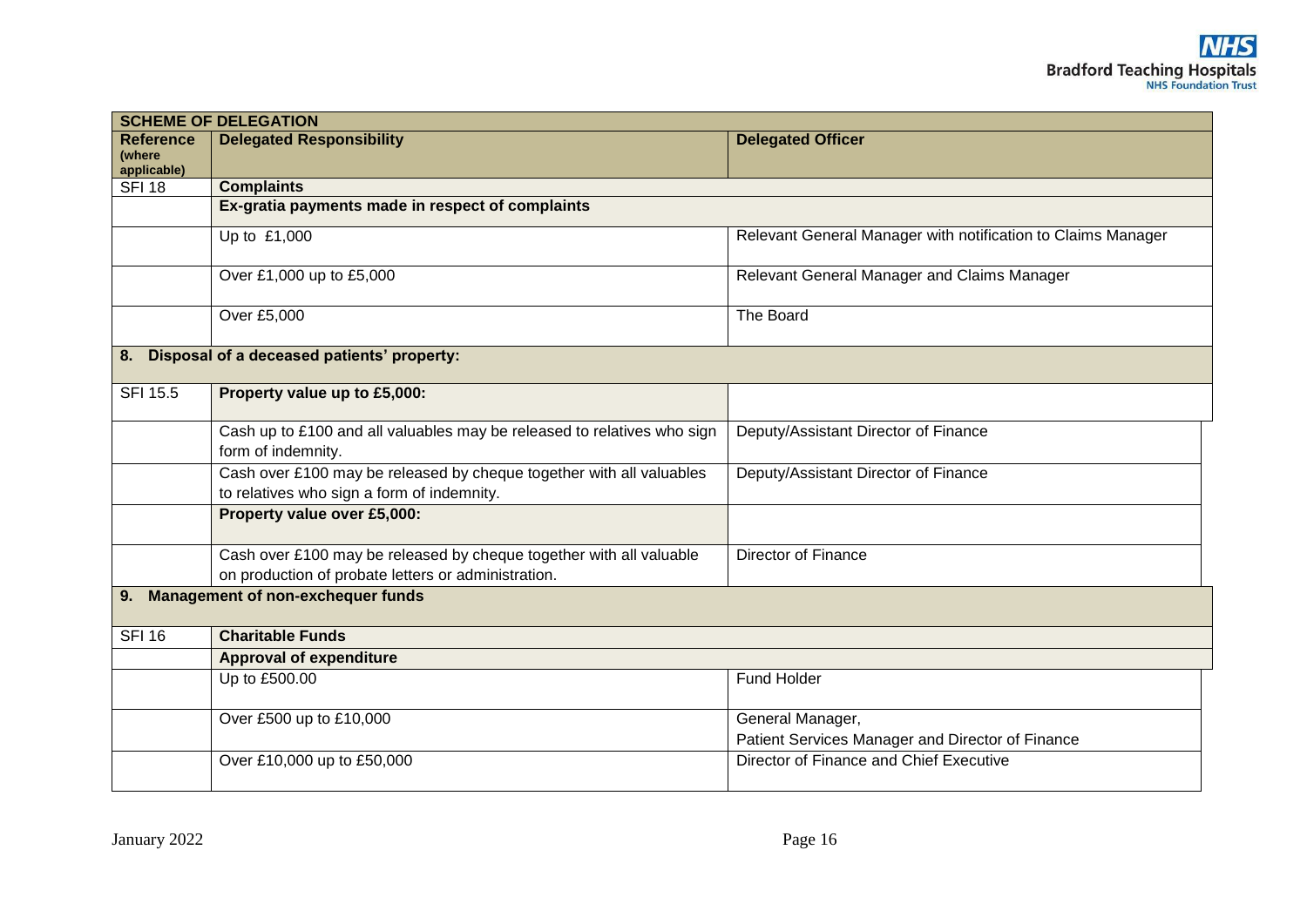|                                           | <b>SCHEME OF DELEGATION</b>                                                                   |                                                   |  |
|-------------------------------------------|-----------------------------------------------------------------------------------------------|---------------------------------------------------|--|
| <b>Reference</b><br>(where<br>applicable) | <b>Delegated Responsibility</b>                                                               | <b>Delegated Officer</b>                          |  |
|                                           | Over £50,000 to £100,000                                                                      | Chief Executive, Chairman and Director of Finance |  |
|                                           | Over £100,000                                                                                 | <b>Bradford Hospitals Charity Committee</b>       |  |
|                                           | Financial administration                                                                      | Director of Finance                               |  |
|                                           | General administration                                                                        | Director of Finance                               |  |
|                                           | Investment of funds                                                                           | <b>Bradford Hospitals Charity Committee</b>       |  |
|                                           | <b>Patients' monies</b>                                                                       |                                                   |  |
|                                           | Nursing                                                                                       | <b>Chief Nurse</b>                                |  |
|                                           | Financial administration                                                                      | Director of Finance                               |  |
|                                           | 10. Insurance Arrangements                                                                    |                                                   |  |
| <b>SFI 18.3</b>                           | Ensure that insurance arrangements exist in accordance with the risk<br>management programme. | Director of Finance                               |  |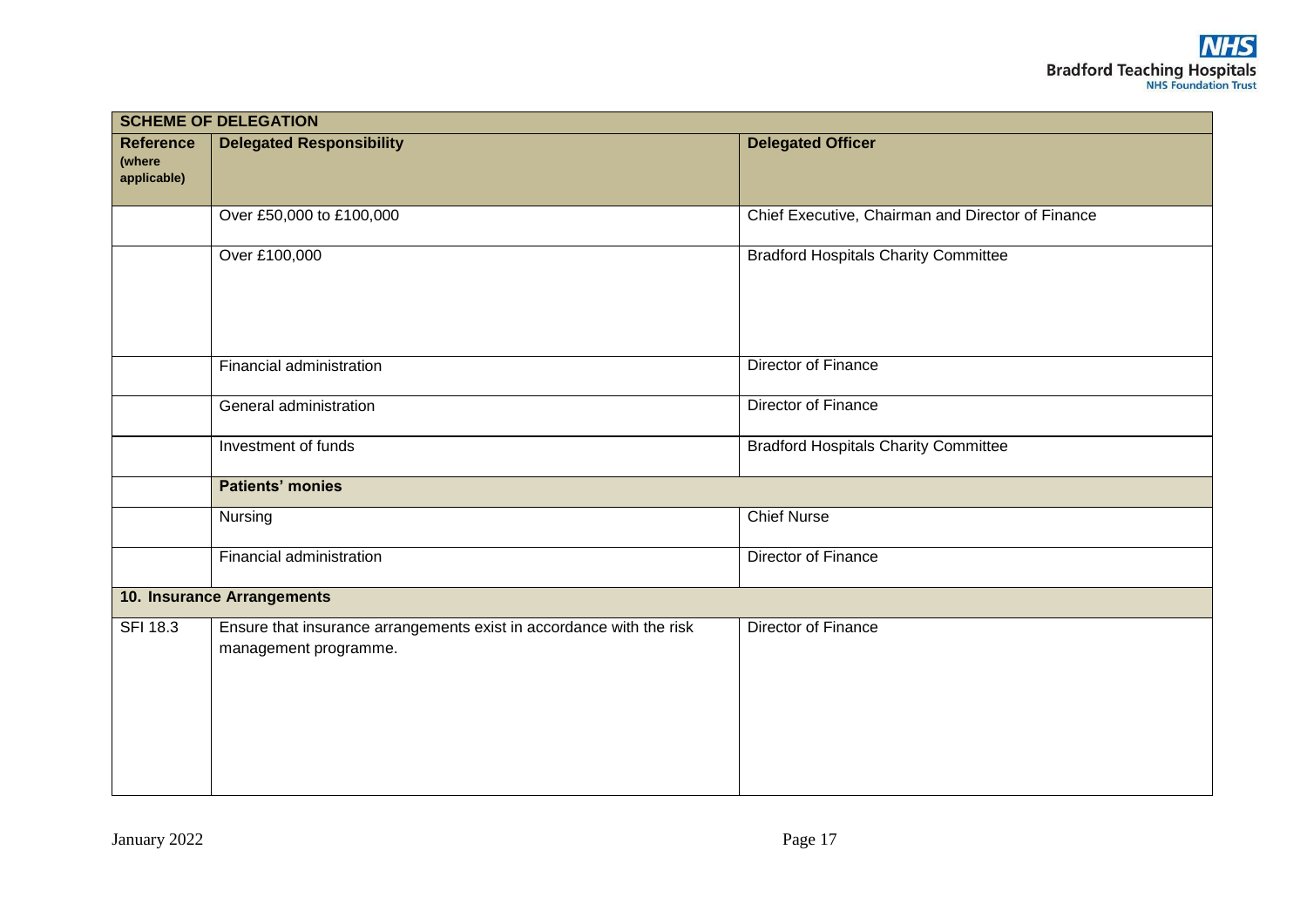| <b>SCHEME OF DELEGATION</b>               |                                                                                                                                                                                                               |                                                                                                                                                    |  |  |
|-------------------------------------------|---------------------------------------------------------------------------------------------------------------------------------------------------------------------------------------------------------------|----------------------------------------------------------------------------------------------------------------------------------------------------|--|--|
| <b>Reference</b><br>(where<br>applicable) | <b>Delegated Responsibility</b>                                                                                                                                                                               | <b>Delegated Officer</b>                                                                                                                           |  |  |
| 11. Non clinical risk management          |                                                                                                                                                                                                               |                                                                                                                                                    |  |  |
| <b>SFI 18</b>                             | Ensure that Foundation Trust has a programme of risk management in<br>place.                                                                                                                                  | <b>Chief Executive</b>                                                                                                                             |  |  |
| 12. Business Conduct and Hospitality      |                                                                                                                                                                                                               |                                                                                                                                                    |  |  |
| <b>SFI 20</b>                             | Ensure staff members are aware of the Foundation Trust Policy on<br>acceptance of gifts and Standards of Business Conduct for NHS Staff in<br>accordance with the Standing Orders and Financial Instructions. | <b>Foundation Trust Secretary</b>                                                                                                                  |  |  |
|                                           | 13. Tender Acceptance & Contracting                                                                                                                                                                           |                                                                                                                                                    |  |  |
| <b>SFI 21</b>                             | Contracts with an aggregate value of less than £10,000 (excluding VAT).<br>Contracts with an aggregate value of between £10,000 and £122,976<br>(excluding VAT).                                              | General Manager or Budget Holder (minimum Band 8a)<br>Strategic Head of Procurement, Director of Estates and Facilities<br>or Director of Pharmacy |  |  |
|                                           | Contracts with an aggregate value of between £122,977 and £250,000<br>(excluding VAT)                                                                                                                         | Strategic Head of Procurement and Deputy Director of Finance                                                                                       |  |  |
|                                           | Contracts with an aggregate value of between £250,001 and £1,000,000<br>(excluding VAT)                                                                                                                       | Deputy Director of Finance and Director of Finance                                                                                                 |  |  |
|                                           | Contracts with an aggregate value of between £1,000,001 and £2,000,000<br>(excluding VAT)                                                                                                                     | Director of Finance and Chief Executive                                                                                                            |  |  |
|                                           | Contracts with an aggregate value above £2,000,001 (excluding VAT)                                                                                                                                            | The Board                                                                                                                                          |  |  |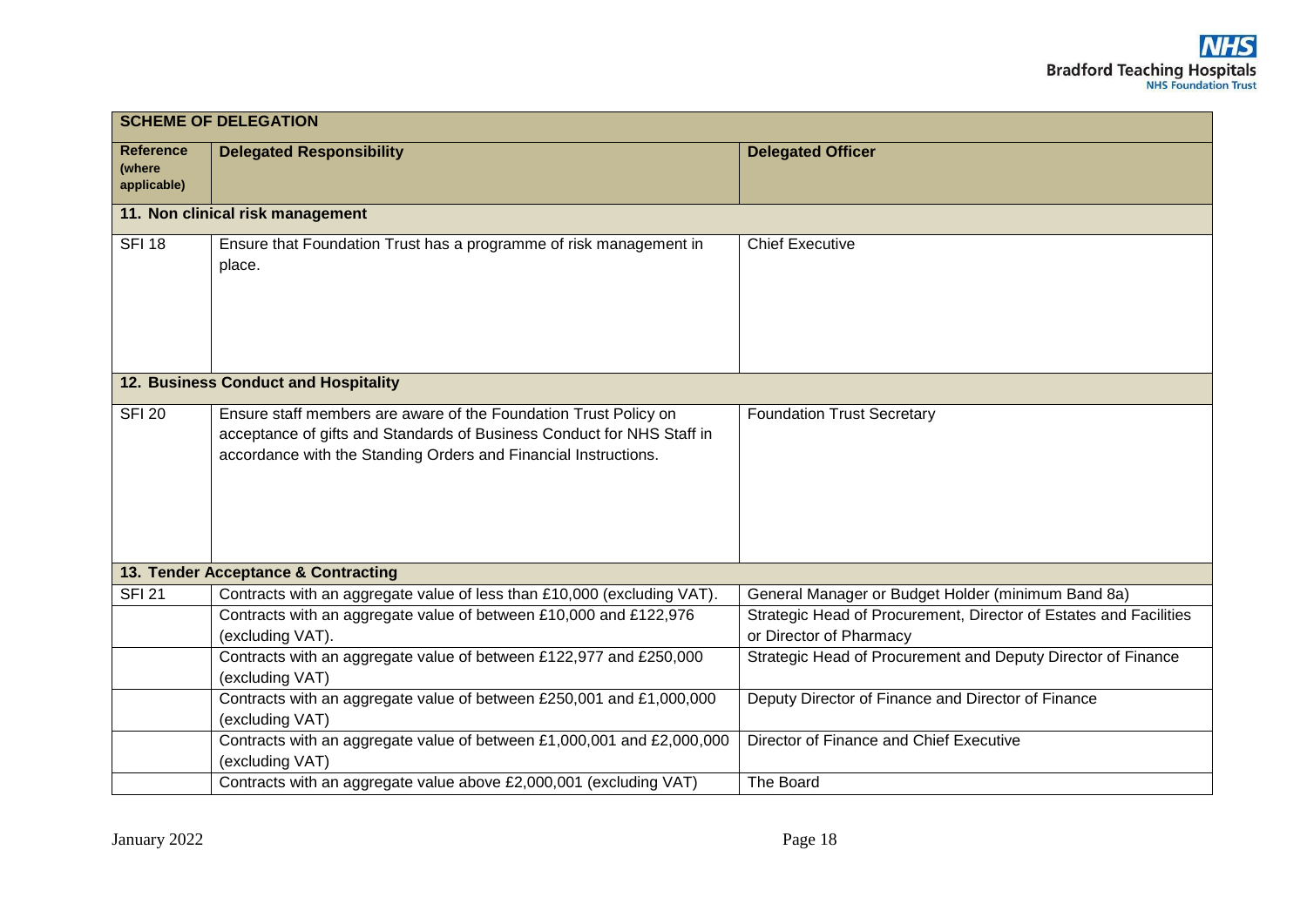| <b>SCHEME OF DELEGATION</b>                                    |                                                                                                                       |                                                              |  |  |
|----------------------------------------------------------------|-----------------------------------------------------------------------------------------------------------------------|--------------------------------------------------------------|--|--|
| <b>Reference</b><br>(where<br>applicable)                      | <b>Delegated Responsibility</b>                                                                                       | <b>Delegated Officer</b>                                     |  |  |
|                                                                | Approval to waive competitive tendering or quotation procedures                                                       |                                                              |  |  |
|                                                                | Contracts with an aggregate value of less than £122,976*                                                              | Strategic Head of Procurement and Deputy Director of Finance |  |  |
|                                                                | *A waiver is not permissible in respect of contracts which have an aggregate value of greater than £122,976.          |                                                              |  |  |
| 14. Management and control of computer systems and facilities  |                                                                                                                       |                                                              |  |  |
| SFI 14.1.1                                                     | Accuracy and security of computerised financial data systems                                                          | Director of Informatics                                      |  |  |
| SFI 14.1.3                                                     | Publish and maintain Freedom of Information (FOI)                                                                     | <b>Communications Manager</b>                                |  |  |
| 15. Appointment of consultant medical staff                    |                                                                                                                       |                                                              |  |  |
| SFI 8.3.3                                                      | Approval of business cases for appointment of new Consultant Medical<br>Staff.                                        | The Executive Team                                           |  |  |
| <b>16. Pay Rate Controls</b>                                   |                                                                                                                       |                                                              |  |  |
| SFI 21.12                                                      | Agreement of any off-payscale pay rates outside of the national agenda<br>for change and medical and dental payscale. | Director of Finance and Director of Human Resources.         |  |  |
| 17. Engagement of temporary workers, particularly agency staff |                                                                                                                       |                                                              |  |  |
| SFI 21.11                                                      | Authority to enter into contracts of employment for staff, agency staff or<br>temporary staff service contracts.      |                                                              |  |  |
|                                                                | Professional groups other than Nursing and Medical                                                                    | <b>Vacancy Approval Panel</b>                                |  |  |
|                                                                | Nursing staff via the Flexible Workforce Team Office                                                                  | Director of HR                                               |  |  |
|                                                                | Medical Staff via the Flexible Workforce Team at Human Resources                                                      | Director of HR                                               |  |  |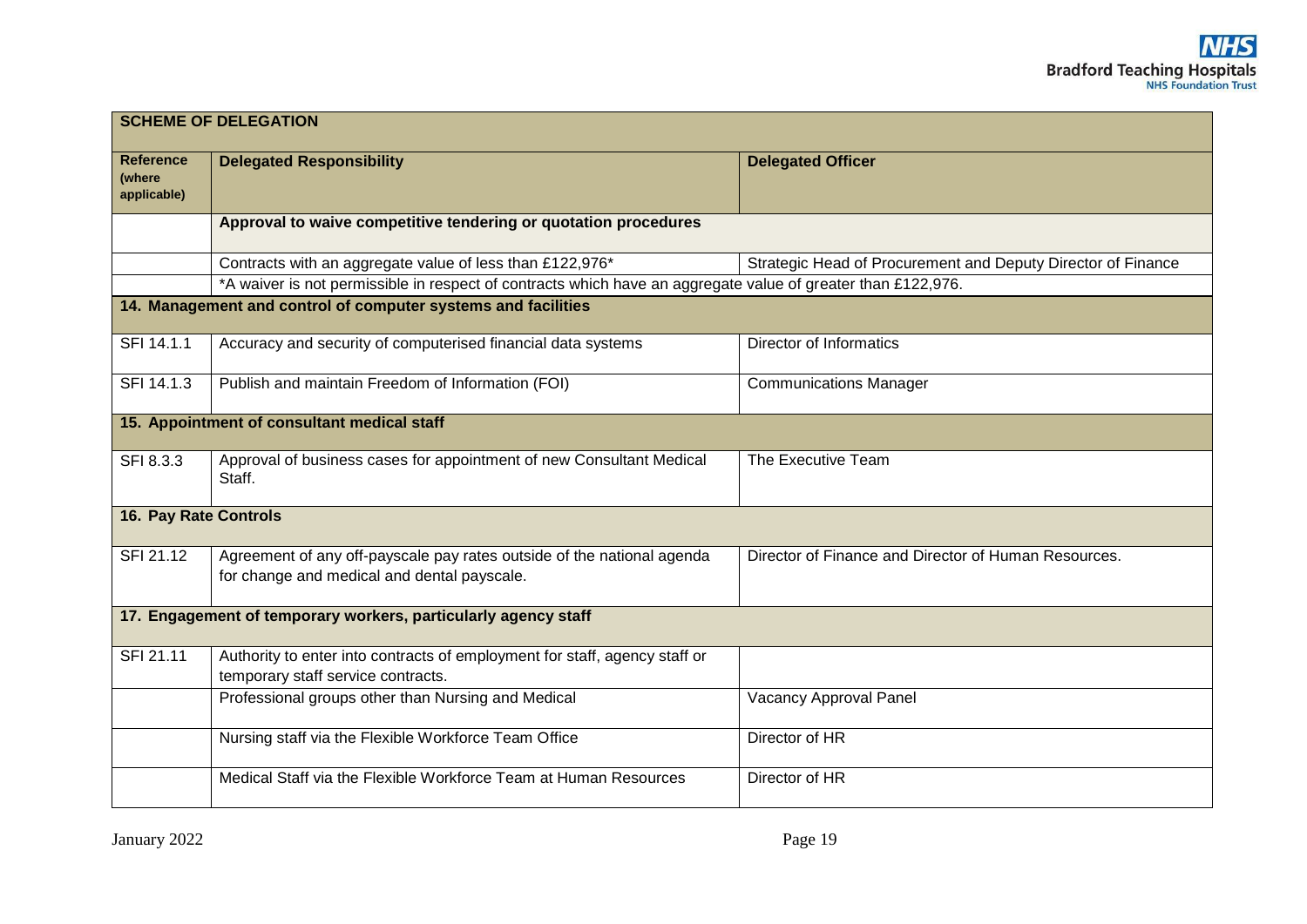| <b>SCHEME OF DELEGATION</b>               |                                                                                                          |                                                                                                                       |  |  |
|-------------------------------------------|----------------------------------------------------------------------------------------------------------|-----------------------------------------------------------------------------------------------------------------------|--|--|
| <b>Reference</b><br>(where<br>applicable) | <b>Delegated Responsibility</b>                                                                          | <b>Delegated Officer</b>                                                                                              |  |  |
| 18. Use of directed surveillance          |                                                                                                          |                                                                                                                       |  |  |
|                                           | Directed surveillance that is carried out by the Foundation Trust is subject<br>to strict controls.      | This can only be authorised by the Police or NHS Protect<br>(Counter Fraud Service).                                  |  |  |
|                                           | 19. Submission of tenders                                                                                |                                                                                                                       |  |  |
| <b>SFI 21</b>                             | Up to £100,000                                                                                           | Relevant Director, General Manager, Director of Estates and<br><b>Facilities</b>                                      |  |  |
|                                           | Over £100,000 up to £1,000,000                                                                           | Director of Finance or<br><b>Chief Executive</b>                                                                      |  |  |
|                                           | Over £1,000,000                                                                                          | The Board                                                                                                             |  |  |
|                                           | 20. Signing of documents and contracting for the receipt of provision of goods and services              |                                                                                                                       |  |  |
|                                           | Documents to be sealed or signed as a deed.                                                              | Any two Directors or one Director and the Foundation Trust<br>Secretary                                               |  |  |
|                                           | Contracts for the receipt of goods and services                                                          |                                                                                                                       |  |  |
|                                           | Up to £10,000                                                                                            | General Manager and Head of Procurement or<br>Director of Estates and Facilities or<br>Director of Pharmacy           |  |  |
|                                           | Over £10,000 up to OJEU threshold of £164,176 excluding VAT                                              | Deputy/Assistant Finance Director                                                                                     |  |  |
|                                           | Over OJEU threshold of £164,176 excluding VAT                                                            | Director of Finance or Chief Executive                                                                                |  |  |
|                                           | <b>Non-NHS Contracts approval</b>                                                                        |                                                                                                                       |  |  |
|                                           | Approval for Non-NHS Contracts provided to the Foundation Trust in line<br>with the Scheme of Delegation | Director of Finance or Deputy / Assistant Finance Director<br>And the relevant General Manager and Executive Director |  |  |